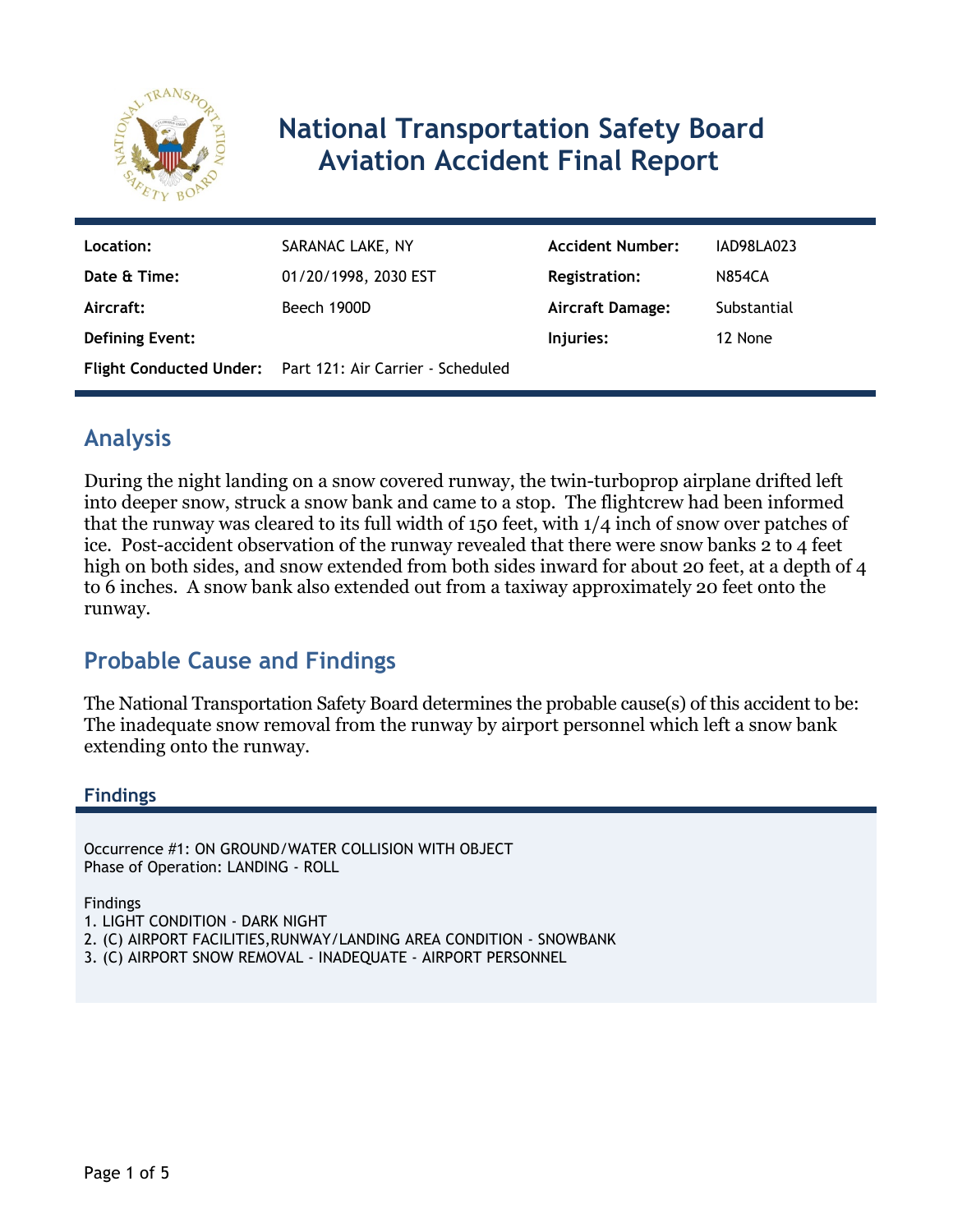### **Factual Information**

 On January 20, 1998, approximately 2030 eastern standard time, a Beech 1900D, N854CA, operated by Champlain Enterprises and doing business as US Airways Express flight 4479, was substantially damaged while landing at the Adirondack Regional Airport (SLK), Saranac Lake, New York. The certificated airline transport captain, first officer and 10 passengers were not injured. Instrument meteorological conditions prevailed for the scheduled passenger flight. An instrument flight rules flight plan was filed for the flight conducted under 14 CFR Part 121.

The flight crew was released from Albany, New York, with a Notice To Airman (NOTAM) which stated that the runway at the Adirondack Regional Airport was plowed full length and width. The runway description stated, "patches of ice covered with 1/4 inch of snow, braking action poor." The flight departed Albany at 1945.

According to statements, the flight crew performed an ILS approach to runway 23.

The captain stated:

"...The approach was normal and we obtained visual contact of the runway, 600ft above DA and approximately 5.5 DME. Approach speeds were normal and we had visual contact with the runway edge lights. We observed continuous snow banks down both sides of the runway. A proper crosswind correction was used during the landing phase. However, upon touchdown the aircraft began to drift to the left side of the runway. We also experienced significant gusting above 320/7 knots that was not reported. Further correction was applied but still had no effect. The aircraft continued toward the left side of the runway. However, at a point after that we began to track straight and parallel to the left runway edge. As we continued, we felt two sudden bumps and the aircraft began to slide to the left and came to rest perpendicular to the runway...."

The first officer stated:

"...Throughout the approach we encountered light to moderate chop. As we got closer to the runway, we could see it was snow covered and there were high levels of snow on both edges. Upon touchdown some of the runway edge lights became partially obscured. The aircraft started to drift left and the captain began to use more crosswind correction. At first, the corrections had no effect on the aircraft's ground track. We continued down the runway with a leftward track. The left mains entered deep snow which pulled us further to the left. At a certain point the leftward track began to moderate and aircraft began to parallel the left edge of the runway. Just before crossing taxiway 'BRAVO' we stuck a large pile of snow, making the aircraft skid to the left. The aircraft came to a stop perpendicular to the runway...."

The Federal Aviation Administration (FAA) Inspector, who arrived on scene hours after the accident, stated that snow banks located at the edges of the runway were 2 to 4 feet high. He also reported that snow approximately 4 to 6 inches in depth, extended from the edges of the runway, inward 20 feet from both sides of the runway. Taxiway Bravo, located between the 2,000 and 3,000 foot markers of runway 23, had a 2 to 4 foot snow bank, which extended approximately 20 feet out onto the runway.

According to the FAA Inspector, tracks on the runway leading to where the airplane came to rest, began left of center line, about 1,000 feet beyond the approach end of the runway.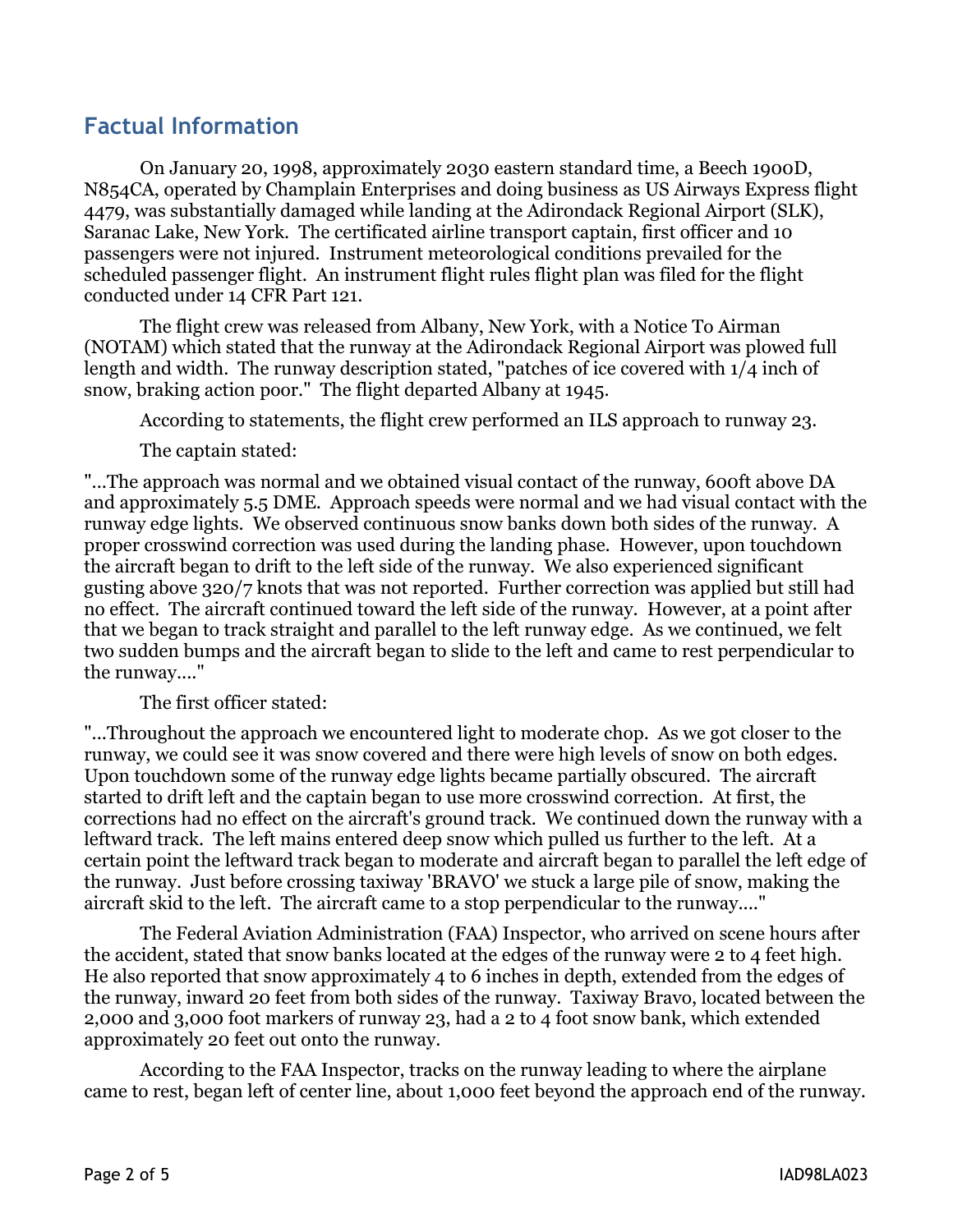The tracks were straight, but angled left. At approximately the 2,000 foot marker, the airplane's left main tire entered the 4 to 6 inch deep snow. The tracks continued through the snow bank that protruded out from taxiway Bravo, and then further left through the 2 to 4 foot snow bank along the edge of the runway. The right propeller contacted a runway light along the edge of the runway, tearing off the governor and two blades. The airplane came to a stop about 200 feet past the 3,000 foot marker.

The ground agent stated:

"...At 1900, airport employee...came into the terminal. I immediately asked him for a field conditions report. He replied that he hadn't checked them (the field conditions) and that I should put in my report the same conditions as were last reported. He then asked me what the last report stated the field conditions to be. I replied that the airport had reported one quarter inch of dry snow over hard packed snow and ice, braking action reported as poor. He again told me to make the same report and sat down to watch television...."

Examination of the flight data recorder revealed the airplane touched down with the wing flaps at approach. About 2 seconds after touchdown, the heading changed about 1.5 degrees nose right, and then returned to the touchdown heading over the next several seconds. About 9 seconds after touchdown, the heading changed about 4 degrees right followed by a change to the left of 38 degrees over 6 seconds, after which the recording ended.

| Certificate:                     | Airline Transport                                                                                                                                                                                                                                 | Age:                         | 27, Male                      |
|----------------------------------|---------------------------------------------------------------------------------------------------------------------------------------------------------------------------------------------------------------------------------------------------|------------------------------|-------------------------------|
| Airplane Rating(s):              | Multi-engine Land                                                                                                                                                                                                                                 | Seat Occupied:               | Left                          |
| <b>Other Aircraft Rating(s):</b> | None                                                                                                                                                                                                                                              | <b>Restraint Used:</b>       | Seatbelt, Shoulder<br>harness |
| Instrument Rating(s):            | Airplane                                                                                                                                                                                                                                          | Second Pilot Present:        | Yes.                          |
| Instructor Rating(s):            | None                                                                                                                                                                                                                                              | <b>Toxicology Performed:</b> | No                            |
| <b>Medical Certification:</b>    | Class 1 Valid Medical--no<br>waivers/lim.                                                                                                                                                                                                         | Last Medical Exam:           | 08/11/1997                    |
| <b>Occupational Pilot:</b>       | Last Flight Review or Equivalent:                                                                                                                                                                                                                 |                              |                               |
| <b>Flight Time:</b>              | 2989 hours (Total, all aircraft), 2213 hours (Total, this make and model), 912 hours (Pilot In<br>Command, all aircraft), 128 hours (Last 90 days, all aircraft), 58 hours (Last 30 days, all<br>aircraft), 5 hours (Last 24 hours, all aircraft) |                              |                               |

#### **Pilot Information**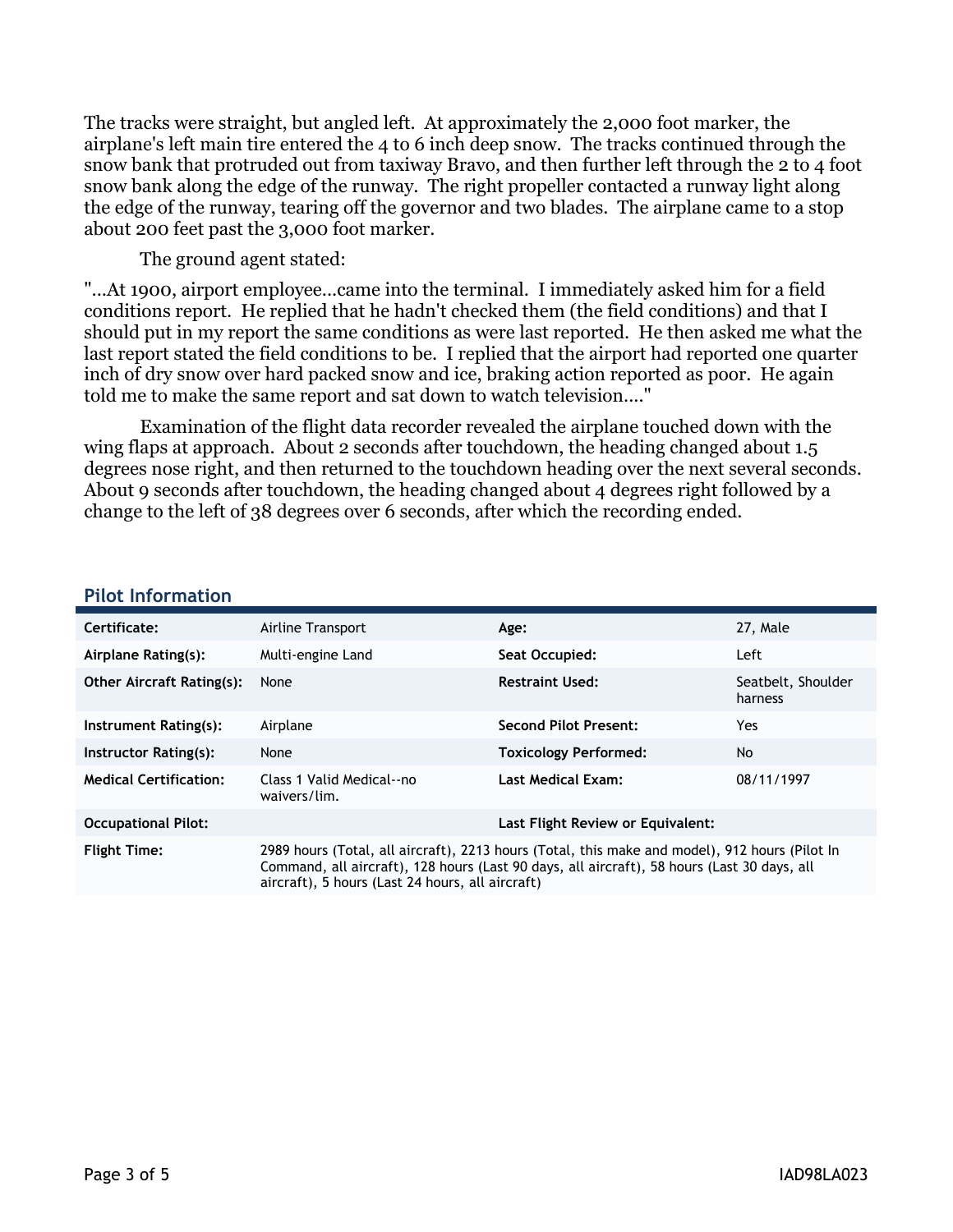### **Aircraft and Owner/Operator Information**

| Aircraft Manufacturer:            | Beech                                   | <b>Registration:</b>                  | <b>N854CA</b>              |
|-----------------------------------|-----------------------------------------|---------------------------------------|----------------------------|
| Model/Series:                     | 1900D 1900D                             | <b>Aircraft Category:</b>             | Airplane                   |
| Year of Manufacture:              |                                         | <b>Amateur Built:</b>                 | <b>No</b>                  |
| Airworthiness Certificate:        | <b>Transport</b>                        | Serial Number:                        | <b>UE-60</b>               |
| <b>Landing Gear Type:</b>         | Retractable - Tricycle                  | Seats:                                | 21                         |
| Date/Type of Last Inspection:     | 01/14/1998, Continuous<br>Airworthiness | <b>Certified Max Gross Wt.:</b>       | 16950 lbs                  |
| Time Since Last Inspection:       | 49 Hours                                | Engines:                              | 2 Turbo Prop               |
| Airframe Total Time:              | 9433 Hours                              | <b>Engine Manufacturer:</b>           | P&W                        |
| ELT:                              | Installed, not activated                | <b>Engine Model/Series:</b>           | <b>PT6A-67D</b>            |
| <b>Registered Owner:</b>          | <b>CHAMPLAIN ENTERPRISES</b>            | <b>Rated Power:</b>                   | 1279 hp                    |
| Operator:                         | <b>CHAMPLAIN ENTERPRISES</b>            | Air Carrier Operating<br>Certificate: | Commuter Air Carrier (135) |
| <b>Operator Does Business As:</b> | <b>COMMUTAIR</b>                        | <b>Operator Designator Code:</b>      | <b>JJBA</b>                |

### **Meteorological Information and Flight Plan**

| <b>Conditions at Accident Site:</b>     | Instrument Conditions | <b>Condition of Light:</b>    | Night/Dark                      |
|-----------------------------------------|-----------------------|-------------------------------|---------------------------------|
| <b>Observation Facility, Elevation:</b> | SLK, 1663 ft msl      | <b>Observation Time:</b>      | 2015 EST                        |
| Distance from Accident Site:            | 0 Nautical Miles      | Direction from Accident Site: | $\mathbf{0}^{\circ}$            |
| Lowest Cloud Condition:                 | Unknown / 0 ft agl    | <b>Temperature/Dew Point:</b> | $-6^{\circ}$ C / $-7^{\circ}$ C |
| <b>Lowest Ceiling:</b>                  | Overcast / 800 ft agl | Visibility                    | 7 Miles                         |
| Wind Speed/Gusts, Direction:            | 7 knots, 320°         | Visibility (RVR):             | 0 ft                            |
| <b>Altimeter Setting:</b>               | 30 inches Hg          | Visibility (RVV):             | 0 Miles                         |
| <b>Precipitation and Obscuration:</b>   |                       |                               |                                 |
| <b>Departure Point:</b>                 | ALBANY, NY (ALB)      | Type of Flight Plan Filed:    | <b>IFR</b>                      |
| Destination:                            | (SLK)                 | <b>Type of Clearance:</b>     | <b>IFR</b>                      |
| <b>Departure Time:</b>                  | 1945 EST              | Type of Airspace:             | Class G                         |

# **Airport Information**

| Airport:                  | SARANAC LAKE ADIRONDACK (SLK) | <b>Runway Surface Type:</b>      | Asphalt        |
|---------------------------|-------------------------------|----------------------------------|----------------|
| <b>Airport Elevation:</b> | 1663 ft                       | <b>Runway Surface Condition:</b> | Ice: Snow--dry |
| <b>Runway Used:</b>       | 23                            | IFR Approach:                    | ils            |
| Runway Length/Width:      | 6573 ft / 150 ft              | VFR Approach/Landing:            | None           |